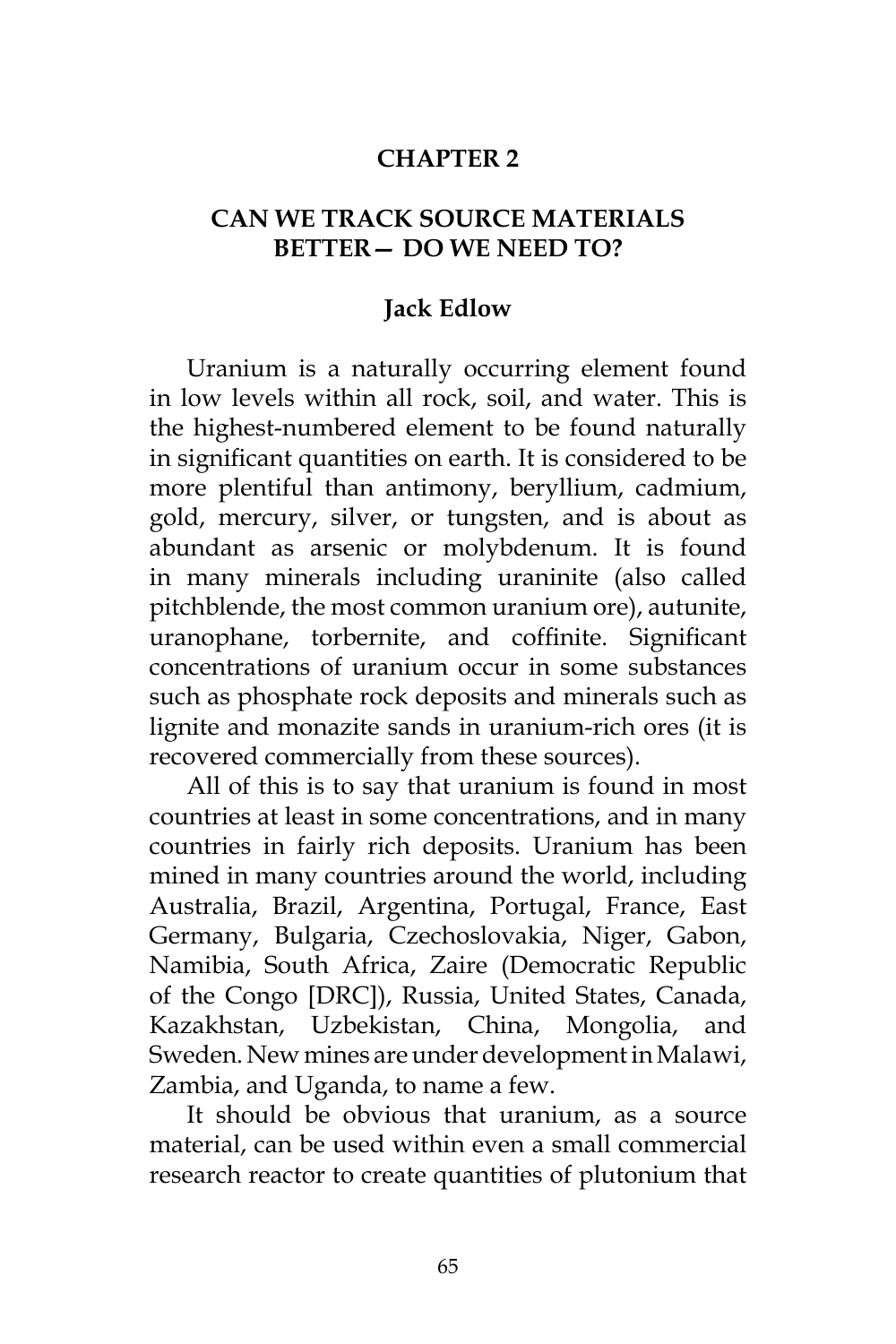can in turn be used to create weapons. This could be done in such a way as to circumvent international safeguards. The case of the Osirak Reactor bombed by the Israelis on June 7, 1981 under Operation OPERA was deemed by Israel *and* Iran to be such a case. Ironically, the Iranians had bombed the reactor on September 30, 1980, but had not destroyed it. Israel was more successful. Why was it necessary to bomb the reactor? Iraq had obtained large quantities of natural uranium either through open commercial means or through stealth. This material would have been transmuted into plutonium 239 in the reactor. Both Iran and Israel felt the need to deal with the threat before it became a certainty.

Israel well understood this method because it had itself apparently followed a similar path. Under Operation PLUMBAT in 1968, the German freighter *Scheersberg A* disappeared on its way from Antwerp to Genoa along with its cargo of some 200 tons of uranium oxide (yellowcake). When the freighter reappeared in Iskenderun, a Turkish port, the cargo was missing; it had been transferred at sea to an Israeli ship. It is believed that this uranium was transferred to the Dimona facility in Israel for use in the research reactor.

More recently, A United Nations (UN) report dated July 18, 2006, said there was "no doubt" that a huge shipment of smuggled uranium 238 uncovered by customs officials in Tanzania in October 2005 was transported from the Lubumbashi mines in the Congo. A senior Tanzanian customs official said the illicit uranium shipment was found hidden in a consignment of coltan, a rare mineral used to make chips in mobile telephones. The shipment was destined for smelting in the former Soviet republic of Kazakhstan and delivered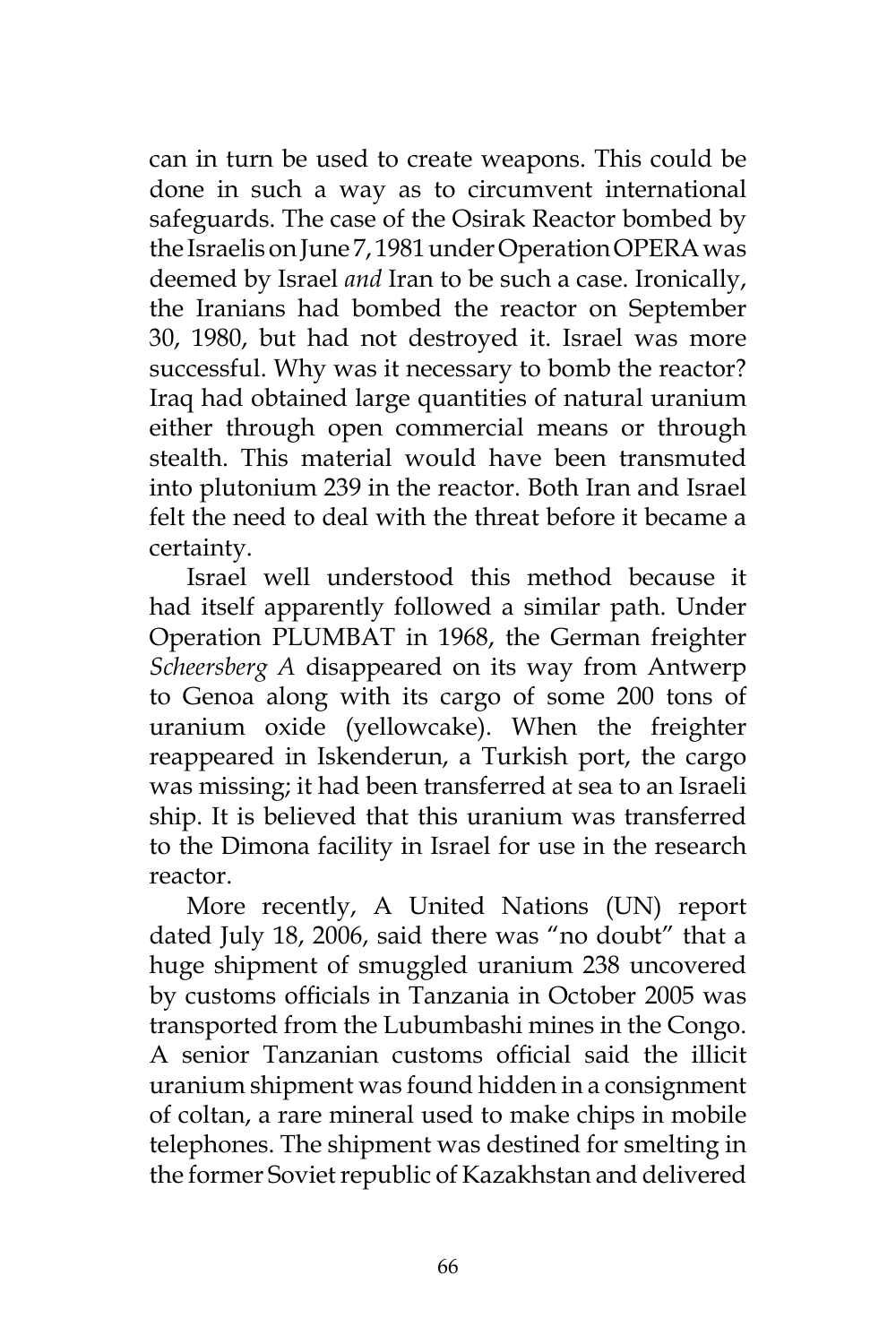via Bandar Abbas, Iran's biggest port. It is unlikely that this cargo would have made it to Kazakhstan. It would have been diverted for use in Iran for purposes we can only suspect.

*Prima facie*, these cases would call for more controls over source materials, including uranium and the other principal source material, thorium. Thorium, which can also be used to produce materials suitable for weapons applications, is found in small amounts in most rocks and soils, where it is about three times more abundant than uranium and is about as common as lead. The current thorium mineral reserve estimates are shown in Figure 1.

| Country              | <b>Current Thorium Mineral</b><br>Reserves (in Tons) |
|----------------------|------------------------------------------------------|
| Australia            | 300,000                                              |
| Brazil               | 16,000                                               |
| Canada               | 100,000                                              |
| India                | 360,000                                              |
| Norway               | 170,000                                              |
| South Africa         | 35,000                                               |
| <b>United States</b> | 160,000                                              |
| Others               | 95.000                                               |

## **Figure 1. Current Thorium Mineral Reserves Estimates.**

But there are already requirements for reporting the sale and transfer of source materials from one country to another. International Atomic Energy Agency (IAEA) member states do report these shipments, and they are generally effective, as long as the parties want them to be. The question is how to enforce these requirements. It seems obvious that in the not too distant past there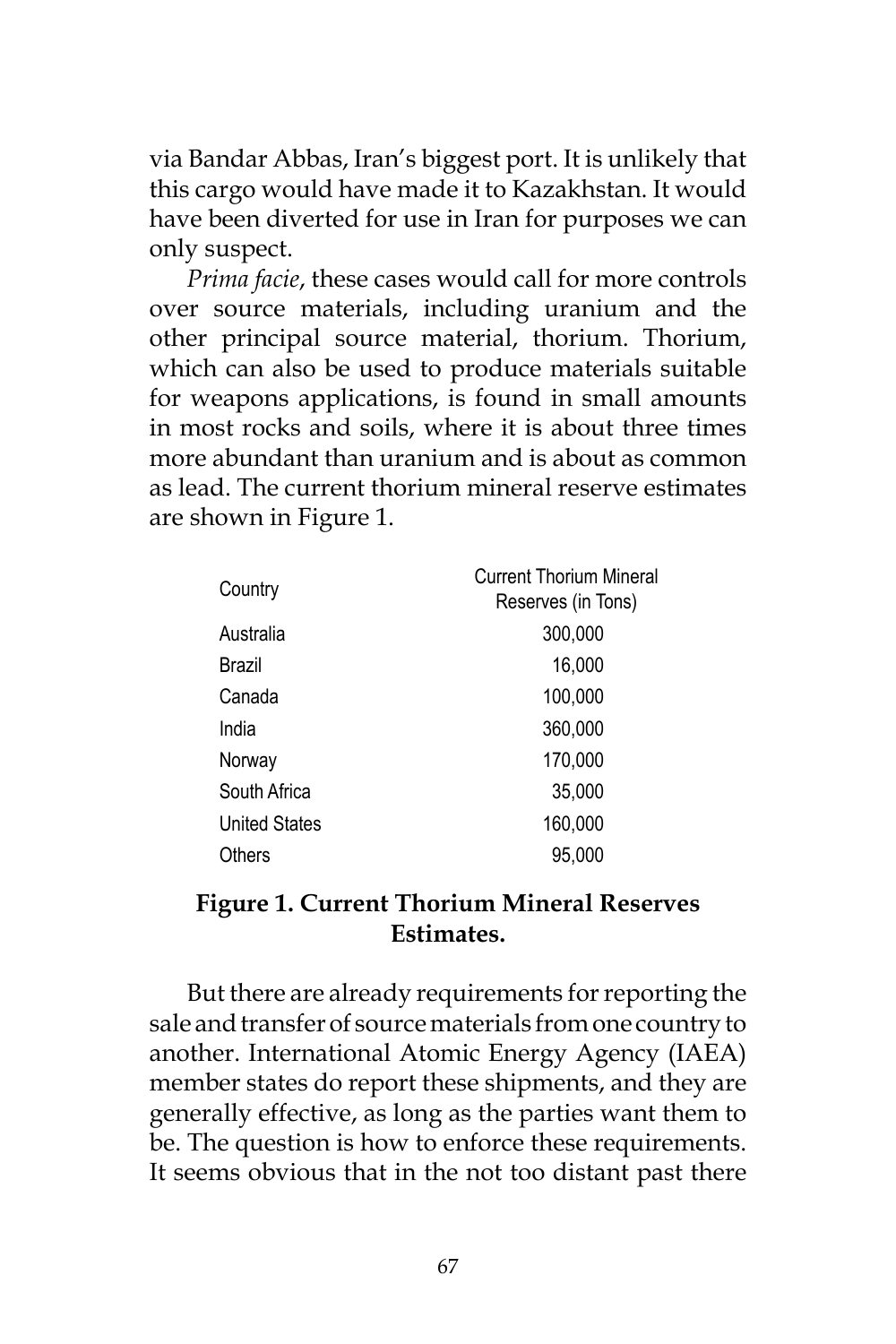has been circumvention, caused by a national program disguised to evade international detection. In the case of the Tanzanian intercept, the shipment was apparently detected by equipment installed at the port under the U.S. Megaports program to detect the potential smuggling of radioisotopes along the Indian Ocean Coast. It may have been merely a coincidence that it detected the uranium ore concentrates, BUT IT DID.

Since uranium and thorium are so abundant; since it is not illegal to sell these materials; since it is easy to ship the materials and possibly to divert them; and since the materials can be used in programs to create weapons of mass destruction (WMD), it seems that additional administrative controls, while possibly helpful, cannot be relied upon to track and control these materials. Diversion will occur, when diversion is desired.

It is because of this, that *tracking* of material needs to rely on detection. In the past, railroads kept track of their rolling stock through administrative controls, and cars were lost on sidings, sometimes for months. Subsequently, an identification system using bar coding was developed so that when cars passed detectors, their last location was known. The problem was that when the cars were not moving, only their last known location was known. More recently, global positioning systems (GPS) have been incorporated into the tracking of cars and also now truck fleets. This provides for location detection even when vehicles are not moving.

In order to detect diversion, producers of uranium could incorporate some advanced technology into the shipping components. This would detect the PLUMBAT-type circumstance as long as the shipper was not a party to the diversion.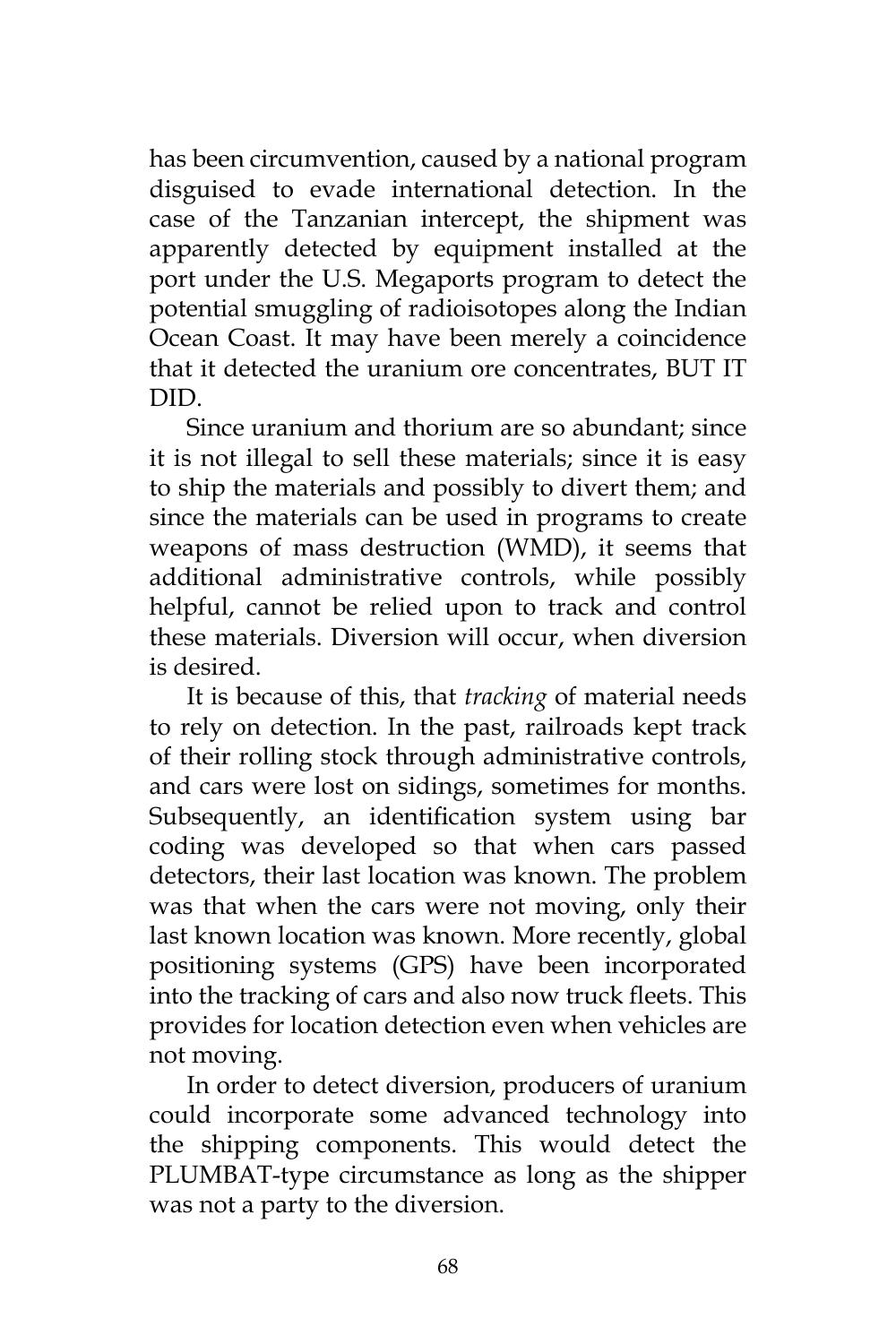No type of "in package" device will detect the nationally-sponsored diversion like that which occurred in Tanzania last year. Presumably, no one would wish to be detected in that case. Iran planned an elaborate mechanism to evade detection, but did not count on the MegaPorts detectors. One would expect future diversions to take this into account.

The next line of defense is to render the possession of the materials harmless. Without unsafeguarded reactors or enrichment plants, the possession of source materials is meaningless. North Korea could not use the spent fuel from its reactor as long as the reactor was under IAEA safeguards. Instead, they built an undeclared enrichment facility and later quit the safeguards regime to pursue their objectives by using the reactor fuel after all. They are clearly able to obtain source materials despite the current controls, both administrative and physical.

More physical detection equipment at seaports *and* airports would be essential to detect the movement of radioactive cargos and to alert officials to potentially unknown shipments. This, unfortunately, would also trigger many alerts based on known and existing shipments. It could slow or even impede the transport of legitimate cargos as carriers and ports prohibit the shipment of cargos so as not to impact their general operations. This leads to more "delay and denial" problems.

Australia and Canada have put substantial administrative contols on their source materials. Strict conditions apply through the bilateral agreements that these countries enter into with other nations. It is certain that their materials will not be diverted to be used inappropriately. If only all countries were to take the same approach. But such is not the case at this